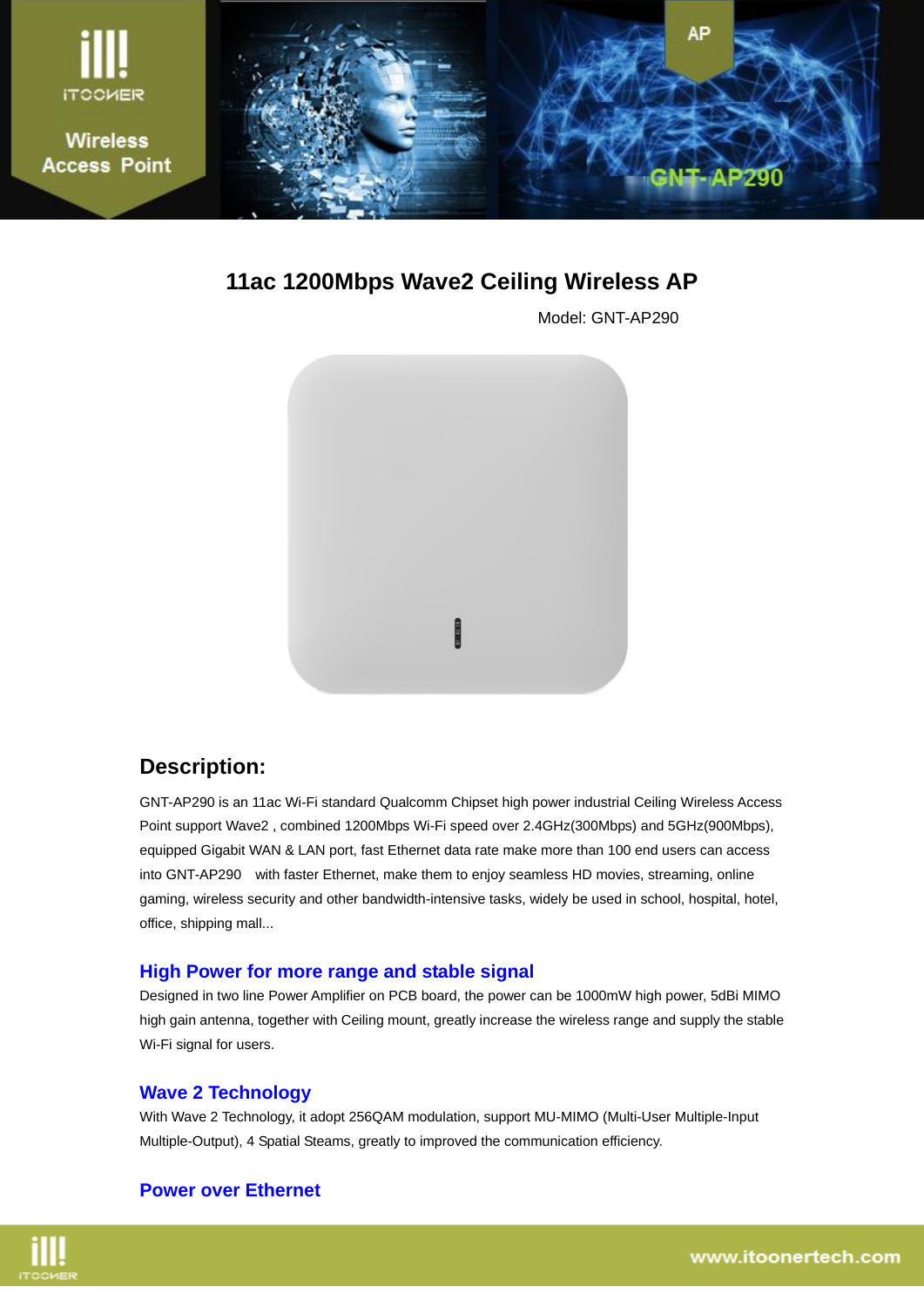

GNT-AP290 has integrated IEEE802.3at Power over Ethernet (PoE), for easy installation and lower cost. So it can be installed in areas where power outlets are not readily available, eliminating the mess of altering existing network infrastructure.

## Main Features:

- Comply with IEEE 802.11ac/b/g/n, dual band, 1200Mbps Data Rate
- 1 10/100/1000Mbps WAN Port, 1 10/100/1000Mbps LAN Port, faster Ethernet.
- 1000mW high power, build in 5dBi MIMO antenna, stronger signal strength, more wireless coverage, 16M Flash, 128M DDR2 RAM, more user, more stable
- Support active IEEE 802.3at 48V PoE standard
- Support SSID broadcasting, Multi SSID up to 8 (4 SSID in 2.4GHz, 4 SSID in 5GHz)
- Support Gateway (PPPOE, static IP, dynamic IP) , Wireless AP, Repeater, WISP operation mode
- With function of build in firewall, IP filter, URL filter and MAC filter
- Comply with IEEE 802.3az standard, RF power adjustment and frequency analyzer for better application in different environment
- Support DDNS, VPN pass through, Port forwarding and DMZ host
- Support 64/128-bit WEP security, EAP, 128bit WPA (TKIP/AES) security

| <b>Hardware:</b>  |                                                                 |
|-------------------|-----------------------------------------------------------------|
| Chipset           | Qualcomm QCA9563 + QCA9886 + QCA8334                            |
| Standard          | 802.11ac/b/g/n, MIMO technology                                 |
| Memory            | 128MB DDR2 RAM                                                  |
| Flash             | 16MB                                                            |
| Interface         | 1 * 10/100 /1000Mbps RJ45 WAN Port                              |
|                   | 1 * 10/100 / 1000Mbps RJ45 LAN Port                             |
|                   | 1 * Reset button, press 15 seconds to revert to default setting |
| Antenna           | Build in 5dBi MIMO Antenna                                      |
| Power consumption | 48V PoE<30W                                                     |
| Size              | 198mm X 28mm                                                    |
| Weight            |                                                                 |
| <b>RF</b> Data    |                                                                 |
|                   | 2.4G:802.11b/g/n: 2.4GHz - 2.484GHz,                            |
| Frequency         |                                                                 |
|                   | 5GHz:802.11a/n/ac: 5.150GHz~5.850GHz                            |
| Country code      | FCC、IC、ETSI、MKK、MKK1、MKK2、MKK3、NCC、RUSSIAN、CN                   |
| Modulation        | OFDM = BPSK,QPSK, 16-QAM, 64-QAM, 128-QAM, 256-QAM              |

#### **Product Spec.:**

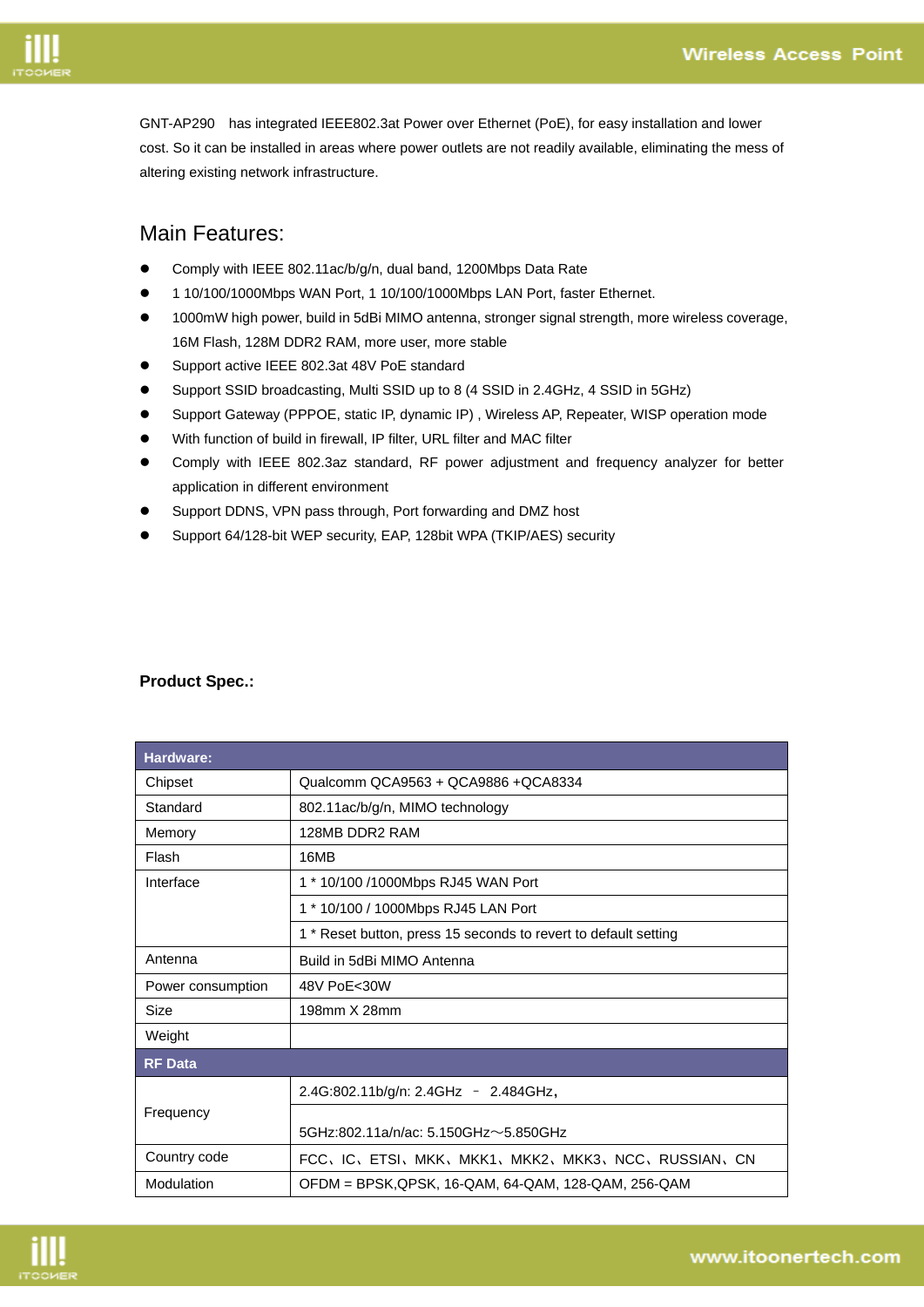

|                                                                                                                                                                                                                                                |                                                                                                                              | DSSS = DBPSK, DQPSK, CCK |                |                    |                |  |  |
|------------------------------------------------------------------------------------------------------------------------------------------------------------------------------------------------------------------------------------------------|------------------------------------------------------------------------------------------------------------------------------|--------------------------|----------------|--------------------|----------------|--|--|
| Throughput                                                                                                                                                                                                                                     | 1200Mbps                                                                                                                     |                          |                |                    |                |  |  |
| 2.4G RF Power                                                                                                                                                                                                                                  | 802.11b                                                                                                                      | 11M                      | $17 \pm 2$ dBm | 1M                 | $18 \pm 2$ dBm |  |  |
|                                                                                                                                                                                                                                                | 802.11g                                                                                                                      | 54M                      | $16 \pm 2$ dBm | 6M                 | $18 \pm 2$ dBm |  |  |
|                                                                                                                                                                                                                                                | 802.11n                                                                                                                      |                          |                |                    |                |  |  |
|                                                                                                                                                                                                                                                | <b>HT20</b>                                                                                                                  | MCS7                     | $15 \pm 2$ dBm | MCS <sub>0</sub>   | $17 \pm 2$ dBm |  |  |
|                                                                                                                                                                                                                                                | 802.11n                                                                                                                      |                          |                |                    |                |  |  |
|                                                                                                                                                                                                                                                | <b>HT40</b>                                                                                                                  | MCS7                     | 14 $\pm$ 2dBm  | MCS <sub>0</sub>   | $16 \pm 2$ dBm |  |  |
| 5G RF Power                                                                                                                                                                                                                                    | 802.11a                                                                                                                      | 54M                      | $23 \pm 2$ dBm | 6M                 | $25 \pm 2$ dBm |  |  |
|                                                                                                                                                                                                                                                | 802.11n                                                                                                                      |                          |                |                    |                |  |  |
|                                                                                                                                                                                                                                                | <b>HT20</b>                                                                                                                  | MCS7                     | $22 \pm 2$ dBm | MCS <sub>0</sub>   | $24 \pm 2$ dBm |  |  |
|                                                                                                                                                                                                                                                | 802.11n                                                                                                                      | MCS7                     |                | MCS <sub>0</sub>   | $24+2$ d $Bm$  |  |  |
|                                                                                                                                                                                                                                                | <b>HT40</b>                                                                                                                  |                          | $21 \pm 2$ dBm |                    |                |  |  |
|                                                                                                                                                                                                                                                | 802.11ac                                                                                                                     | MCS <sub>9</sub>         | $20 \pm 2$ dBm | MCS <sub>0</sub>   | $23 \pm 2$ dBm |  |  |
|                                                                                                                                                                                                                                                | <b>HT80</b>                                                                                                                  |                          |                |                    |                |  |  |
| 2.4G Receive                                                                                                                                                                                                                                   | 802.11b                                                                                                                      | 11M                      | $-75$ d $Bm$   | 1M                 | -84dBm         |  |  |
| Sensitivity                                                                                                                                                                                                                                    | 802.11g                                                                                                                      | 54M                      | -62dBm         | 6M                 | -80dBm         |  |  |
|                                                                                                                                                                                                                                                | 802.11n                                                                                                                      | MCS7                     | -60dBm         | MCS <sub>0</sub>   | -78dBm         |  |  |
|                                                                                                                                                                                                                                                | <b>HT20</b>                                                                                                                  |                          |                |                    |                |  |  |
|                                                                                                                                                                                                                                                | 802.11n                                                                                                                      | MCS7                     | -58dBm         | MCS <sub>0</sub>   | $-76$ d $Bm$   |  |  |
|                                                                                                                                                                                                                                                |                                                                                                                              |                          |                |                    |                |  |  |
|                                                                                                                                                                                                                                                |                                                                                                                              |                          |                |                    |                |  |  |
|                                                                                                                                                                                                                                                |                                                                                                                              | MCS7                     | -70dBm         | MCS <sub>0</sub> . | -88dBm         |  |  |
|                                                                                                                                                                                                                                                |                                                                                                                              |                          |                |                    |                |  |  |
|                                                                                                                                                                                                                                                |                                                                                                                              | MCS7                     | -68dBm         | MCS0.              | -86dBm         |  |  |
|                                                                                                                                                                                                                                                |                                                                                                                              |                          |                |                    |                |  |  |
|                                                                                                                                                                                                                                                |                                                                                                                              | MCS9                     | -58dBm         | MCS <sub>0</sub> . | -85dBm         |  |  |
|                                                                                                                                                                                                                                                |                                                                                                                              |                          |                |                    |                |  |  |
|                                                                                                                                                                                                                                                | 2.4G: 802.11b: ≤-9 dB; 802.11g: ≤-18 dB; 802.11n: ≤-17 dB                                                                    |                          |                |                    |                |  |  |
|                                                                                                                                                                                                                                                | 5G: 802.11a: ≤-25dB; 802.11n: ≤-28 dB; 802.11ac: ≤-32 dB                                                                     |                          |                |                    |                |  |  |
|                                                                                                                                                                                                                                                |                                                                                                                              |                          |                |                    |                |  |  |
|                                                                                                                                                                                                                                                |                                                                                                                              |                          |                |                    |                |  |  |
|                                                                                                                                                                                                                                                |                                                                                                                              |                          |                |                    |                |  |  |
|                                                                                                                                                                                                                                                | Wireless AP, Gateway, WISP, WiFi Repeater                                                                                    |                          |                |                    |                |  |  |
|                                                                                                                                                                                                                                                | Dynamic IP/Static IP/PPPoE/L2TP(Dual Access) /PPTP(Dual Access)                                                              |                          |                |                    |                |  |  |
|                                                                                                                                                                                                                                                | 64/128-bit WEP, WPA / WPA2, WPA-PSK/ WPA2-PSK encryption                                                                     |                          |                |                    |                |  |  |
|                                                                                                                                                                                                                                                | Multiple SSID (4 SSID for 2.4G, 4 SSID for 5.8G)                                                                             |                          |                |                    |                |  |  |
|                                                                                                                                                                                                                                                | DoS, SPI Firewall, IP Address Filter/MAC Address Filter/Domain Filter<br>IP and MAC Address Binding                          |                          |                |                    |                |  |  |
|                                                                                                                                                                                                                                                | IPv4                                                                                                                         |                          |                |                    |                |  |  |
|                                                                                                                                                                                                                                                |                                                                                                                              |                          |                |                    |                |  |  |
|                                                                                                                                                                                                                                                | 1200Mbps Dual Band wireless access point                                                                                     |                          |                |                    |                |  |  |
|                                                                                                                                                                                                                                                | <b>Ethernet Cable</b><br><b>Quick Installation Guide</b>                                                                     |                          |                |                    |                |  |  |
|                                                                                                                                                                                                                                                |                                                                                                                              |                          |                |                    |                |  |  |
| <b>5G Receive</b><br>Sensitivity<br>EVM<br><b>PPM</b><br><b>Max Users</b><br><b>Firmware Features:</b><br>Operation mode<br><b>WAN Type</b><br><b>Wireless Security</b><br><b>SSID</b><br>Firewall<br>Protocols<br>Others:<br>Package Contents | <b>HT40</b><br>802.11a<br>802.11n<br><b>HT20</b><br>802.11n<br><b>HT40</b><br>802.11ac<br><b>HT80</b><br>$±20$ ppm<br>$128+$ | 54M                      | -72dBm         | 6M                 | -90dBm         |  |  |